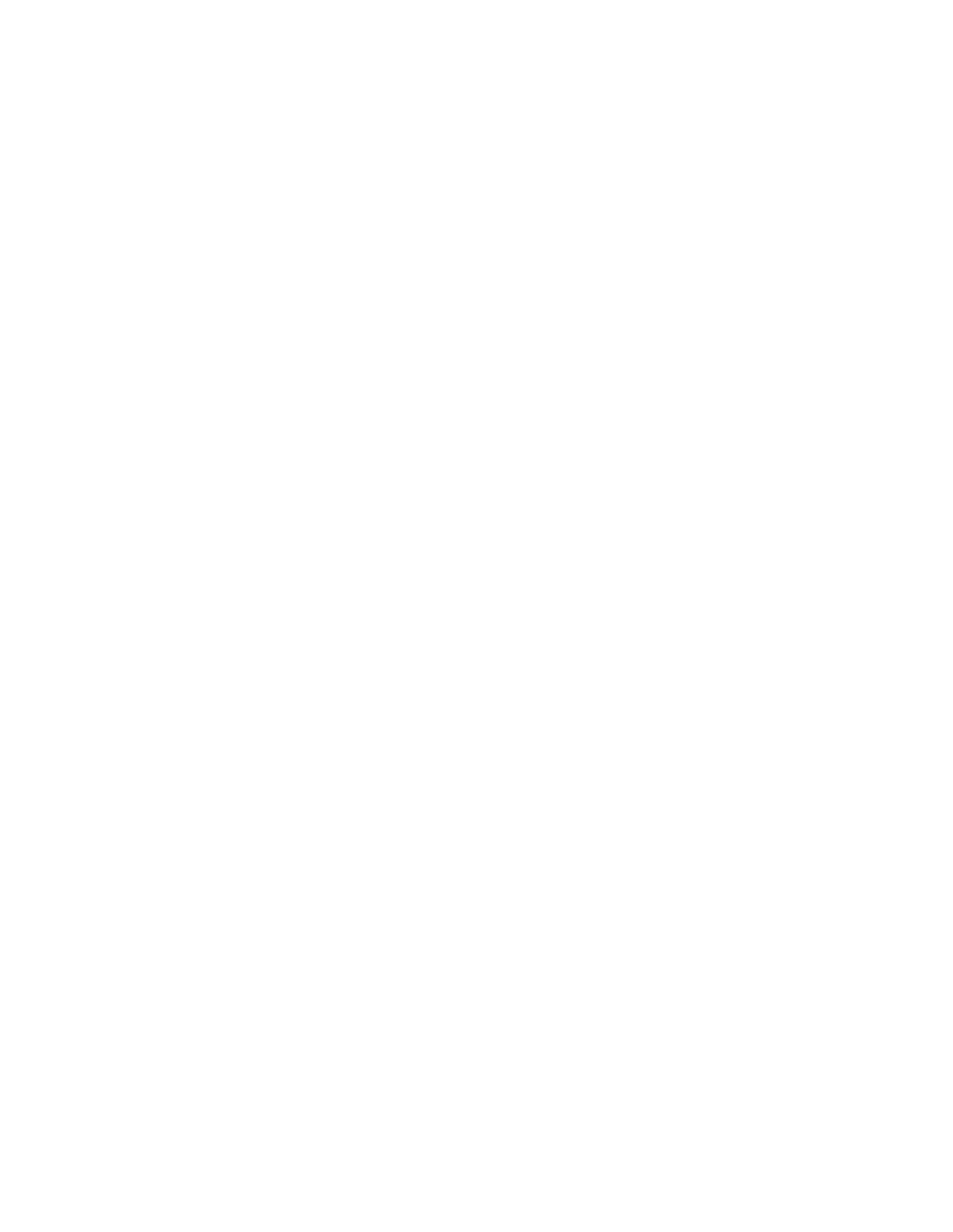### ROBERT C. THOMPSON MATRIX MEETING 2008 RCTM California 2008

Conference in honor of professor Robert C. Thompson OCTOBER 18, 2008

Robert C. Thompson Matrix Meeting (formerly Southern California Matrix Meeting) is an informal one-day meeting to encourage the interaction and collaboration of researchers on matrices, including application, computation and theory.

This meeting will take place in the McCune Conference Room at the University of California, Santa Barbara, California, USA.

These meetings were originally initiated by Robert C. Thompson and Steve Pierce in the mid eighties.

The attendees in 2004 voted to change the name to honor Bob, deceased in 1995. Previous meetings include:

SoCalM 1983 – Toronto - SoCalM 1987 – San Diego - SoCalM 1988 – Santa Barbara - SoCalM 1989 – San Diego - SoCalM 1990 – Santa Barbara - SoCalM 1991 – Santa Barbara -SoCalM 1992 – San Diego - SoCalM 1993 – San Jose - SoCalM 1994 – Salt Lake City - SoCalM 1995 – San Diego - SoCalM 1997 – Northridge - SoCalM 1998 – San Jose - SoCalM 1999 – San Diego - SoCalM 2001a – Northridge - SoCalM 2001b – San Jose - SoCalM 2002 – Northridge - SoCalM 2004 – San Jose - RCTM 2005 – San Francisco RCTM 07 – Alabama

 $\rightarrow$   $\circ$   $\circ$   $\rightarrow$ 

#### The Organizing Committee is:

- Maribel Bueno Cachadina, University of California, Santa Barbara
- Roberto S. Costas Santos, University of California, Santa Barbara
- Jane Day, San Jose State University

#### The Scientific Committee is:

- Maribel Bueno Cachadina, University of California, Santa Barbara
- Charles Johnson, College of William and Mary
- Wasin So, San Jose State University
- Fuzhen Zhang, Nova Southeastern University

 $\longrightarrow$   $\circ$   $\circ$   $\longrightarrow$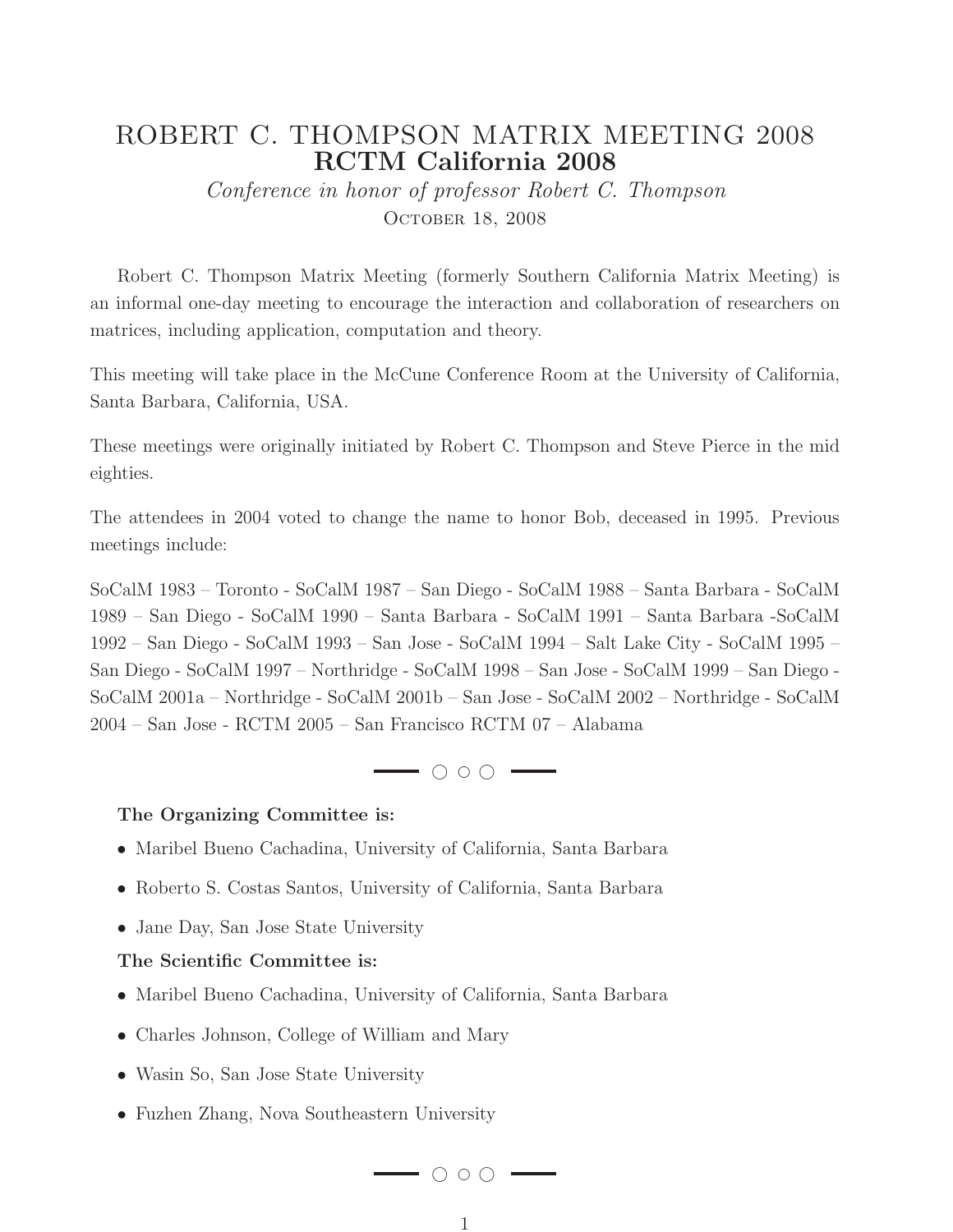# Book of Abstracts

## Contents

| 1 The calendar          |                |
|-------------------------|----------------|
|                         | 2              |
| 2 Schedule              | $\overline{2}$ |
| 3 Talks                 | 3              |
| 4. List of Participants | 8              |
| 4 Accommodation         | 9              |
| 5 How to arrive         | 10             |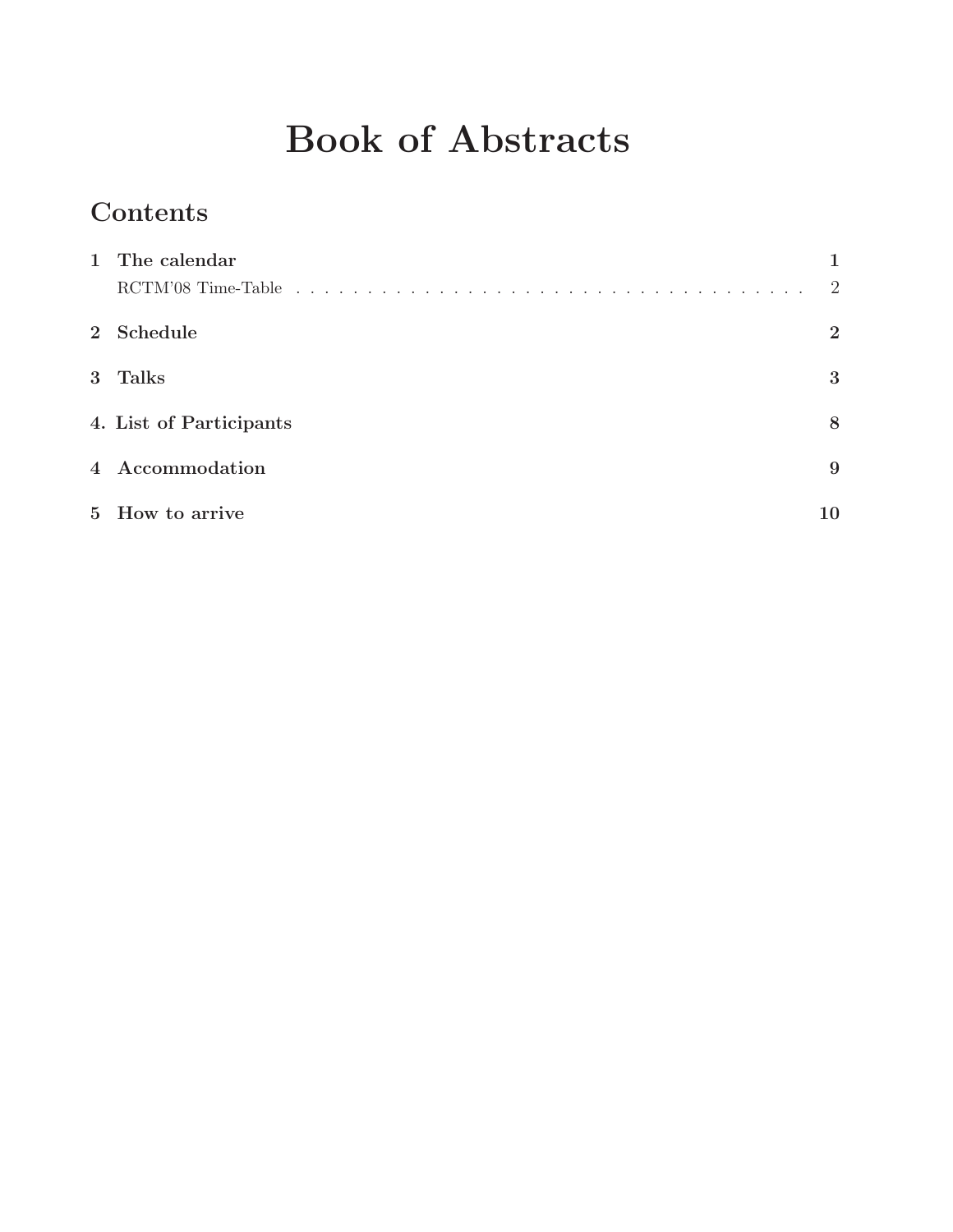## 1 The calendar

#### Talks (25 min.)

| • Roberto S. Costas-Santos, UCSB.<br>On the determinant of a sum of matrices                                                       | p. 3 |
|------------------------------------------------------------------------------------------------------------------------------------|------|
| • Jane Day, San Jose State University.<br>Edge Deletion and Graph Energy                                                           | p. 3 |
| • Charles Johnson, The College of William and Mary.<br>Why are so many matrix properties eventually true?                          | p. 4 |
| • Audra E. Kosh, UCSB.<br>Factorization of Matrices in Integral Semigroups                                                         | p. 4 |
| • Shahla Nasserasr, The College of William and Mary.<br>$TP_2$ Completion Problem                                                  | p. 4 |
| • Edward Poon, Embry-Riddle University.<br>Maps preserving norms of Lie products                                                   | p. 5 |
| • Morteza Seddighin, Indiana University East.<br>Extending Holder McCarty Inequality to Normal Matrices                            | p. 5 |
| • Wasin So, San Jose State University.<br>Singular values inequalities and graph energy bounds                                     | p. 5 |
| • William Watkins, California State University, Northridge.<br>Trace Minimal Graphs                                                | p. 6 |
| • Jianhong Xu, Southern Illinois University Carbondale.<br><i>Generalized Newton-Like Inequalities on Positive Stable Matrices</i> | p. 6 |
| • Fuzhen Zhang, Nova Southeastern University.<br>New Results on Hua Matrix Inequalities                                            | p. 7 |

❤ ❢ ❤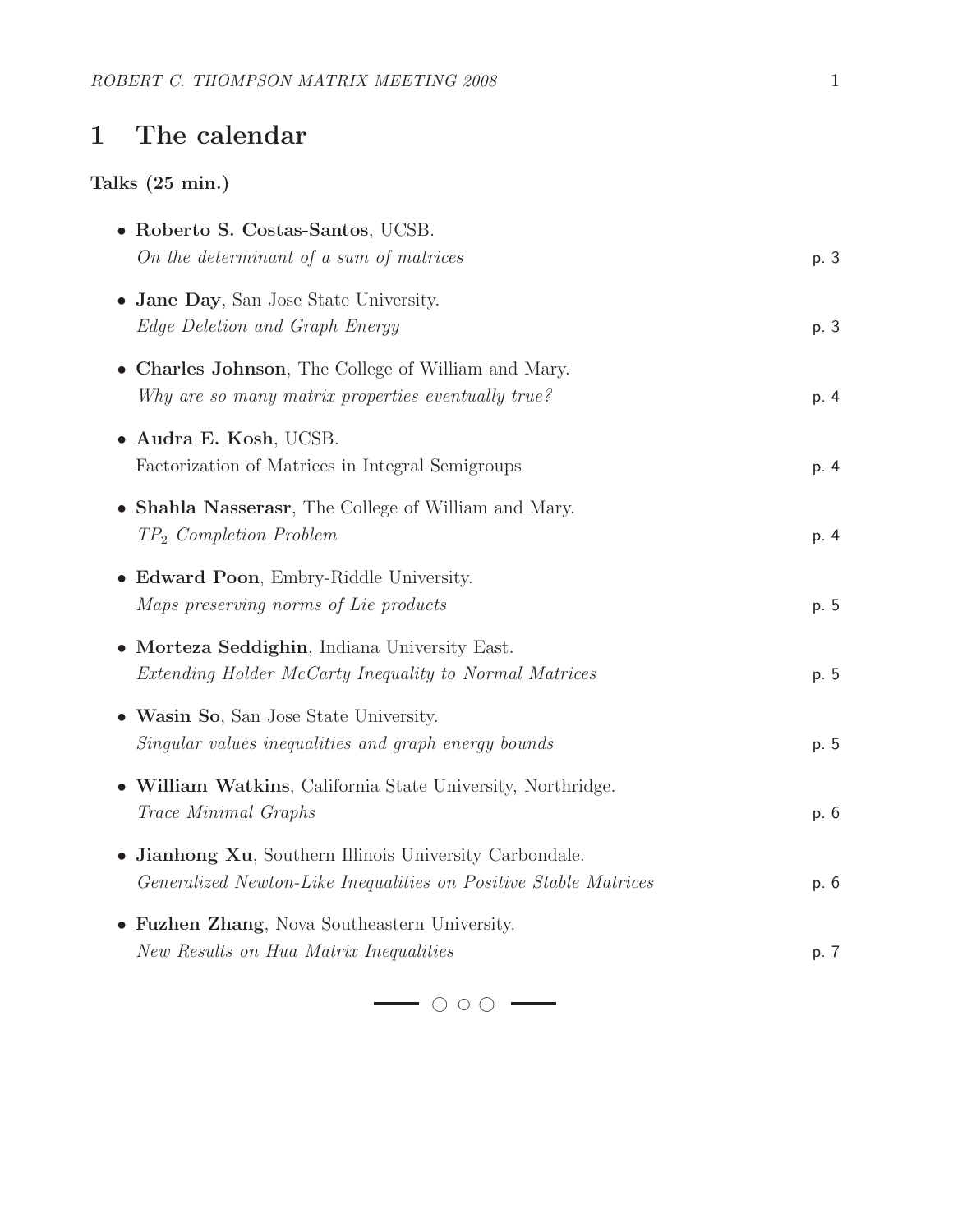2 Book of abstracts

### 2 Schedule

The conference will be held at the 6th floor of Humanities and Social Sciences building in the the McCune conference room (Room 6020). The building is located between parking lots 27 and 29.

#### Morning Session

9:00 - 9:30 Welcome by

Bruce Tiffney, Dean of the College of Creative Studies. 9:30 - 10:00 Charles Johnson (The College of William and Mary) Why are so many matrix properties eventually true? 10:00 - 10:30 Edward Poon (Embry-Riddle University) Maps preserving norms of Lie products 10:30 - 11:00 Coffee Break 11:00 - 11:30 Fuzhen Zhang (Nova Southeastern University) New Results on Hua Matrix Inequalities 11:30 - 12:00 Shahla Nasserasr (The College of William and Mary) TP<sup>2</sup> Completion Problem  $12:00$  -  $12:30$  Wasin So (San Jose State University) Singular values inequalities and graph energy bounds

Lunch 12:30 - 2:00

#### Afternoon Session

2:00 - 2:30 William Watkins (California State University, Northridge) Trace Minimal Graphs 2:30 - 3:00 Jianhong Xu (Southern Illinois University Carbondale) Generalized Newton-Like Inequalities on Positive Stable Matrices 3:00 - 3:30 Morteza Seddighin (Indiana University East) Extending Holder McCarty Inequality to Normal Matrices 3:30 - 4:00 Coffee break 4:00 - 4:30 Roberto S. Costas-Santos (UCSB) On the determinant of a sum of matrices. 4:30 - 5:00 Jane Day (San Jose State University) Edge Deletion and Graph Energy

Dinner at the University Center 6:00 - 8:00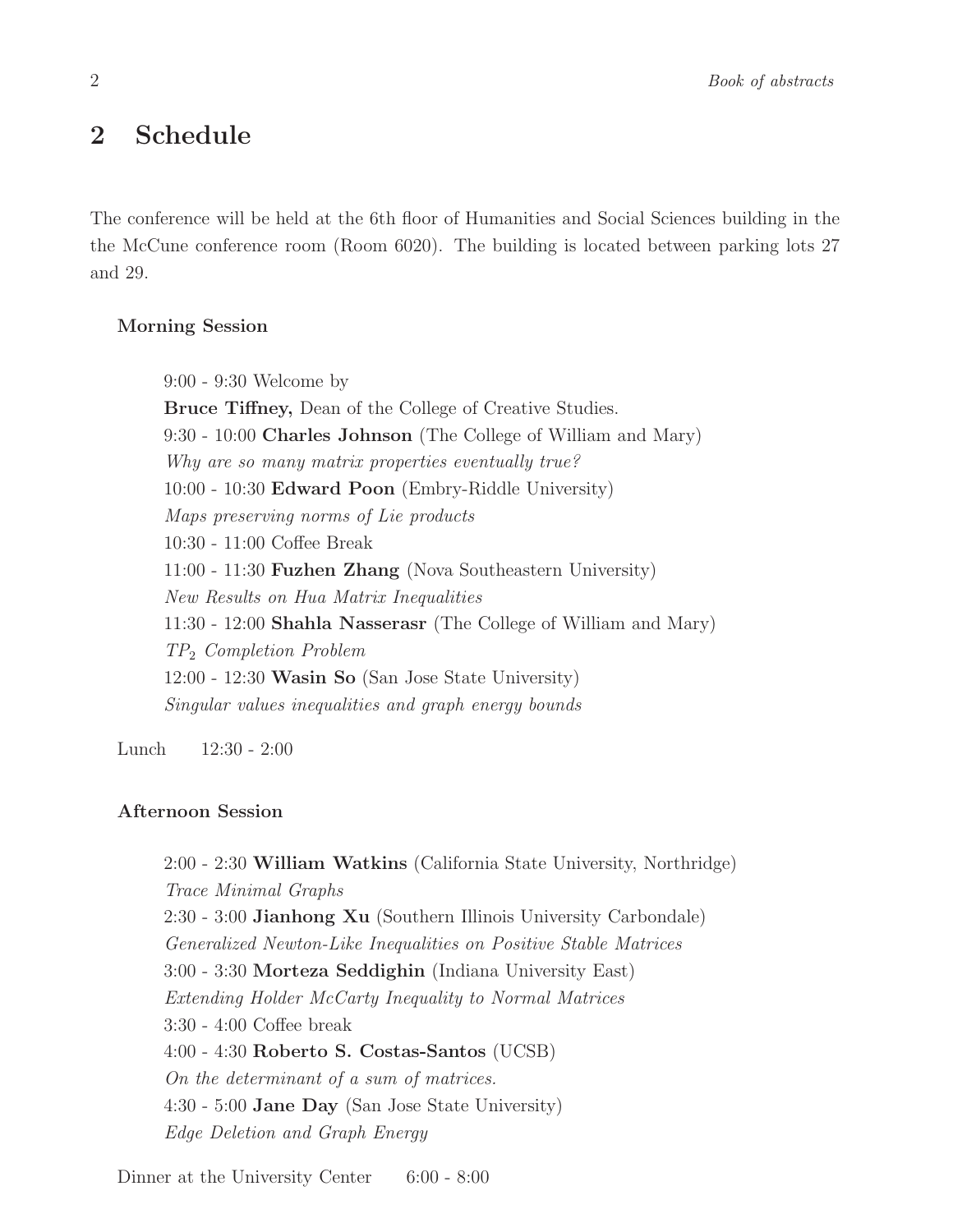### 3 Talks

#### On the determinant of a sum of matrices Roberto S. Costas-Santos UCSB

Abstract: Often in mathematics it is useful to summarize a multivariate phenomenon with a single number and in fact, the determinant – which is represented by  $\det$  – is one of the simplest cases. In fact, this number it is defined only for square matrices and a lot of its properties are very well-known. For instance, the determinant is a multiplicative function, i.e. det(AB)=detA detB, but it is not, in general, an additive function. Another interesting function in the matrix analysis is the characteristic polynomial – in fact, given a matrix  $A$ , this function is defined by  $p_A(t) = det(tI - A)$  where I is the identity matrix – which elements are, up a sign, the elementary symmetric functions associated to the eigenvalues of the matrix A. In the present paper new expressions related with the determinant of sum of matrices and the elementary symmetric functions are given. Moreover, the connection with the Mobius function and the partial ordered sets (poset) is presented. Finally, a problem related with the determinant of sum of matrices is solved.



Edge Deletion and Graph Energy Jane Day San Jose State University

Abstract: This is joint work with Wasin So. The energy of a graph is the sum of the singular values of its adjacency matrix. We are interested in how the energy changes when an edge is removed. We have found infinite families of graphs for which removal of an edge does not change the energy, ones for which energy decreases, and ones for which energy increases. We give a sufficient condition for the energy to strictly decrease when one edge is deleted.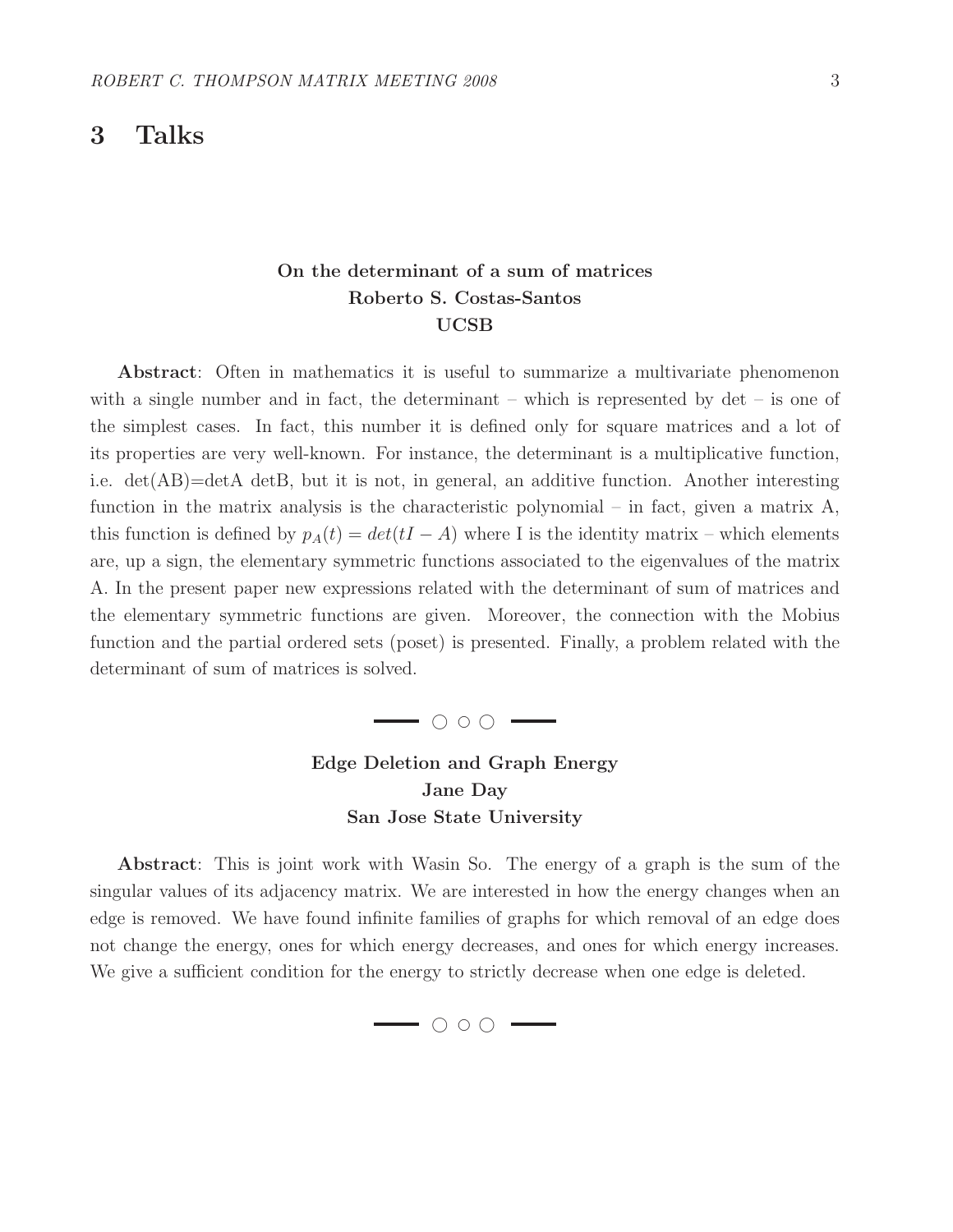#### Why are so many matrix properties eventually true? Charles Johnson The College of William and Mary

Abstract: Often a complicated or subtle matrix property will have simple necessary conditions that are not generally sufficient. There is now substantial and growing evidence that, under some form of powering, the more subtle property will eventually hold if the simple one is present. We give some recent examples verifying this phenomenon and ask if there is general theorem.



#### Factorization of Matrices in Integral Semigroups Audra E. Kosh UCSB

Abstract: Factorization theory is a field of mathematics commonly studied in the commutative case. Non-commutative factorization theory, however, is a relatively unexplored field. Since matrix multiplication is (in general) non-commutative, different semigroups (and sometimes semirings) of matrices with entries from subsets of the integers are explored with the objective of finding factorization properties of these semigroups, such as the ?lengths? of factorizations into irreducibles. By finding these invariants, one can determine whether unique factorization exists, or, as is more common, the extent to which unique factorization fails.



#### TP<sup>2</sup> Completion Problem Shahla Nasserasr The College of William and Mary

Abstract: A partial matrix is one in which some entries are specified and the remaining unspecified entries are free to be chosen. Such a matrix is called partial  $TP_2$  if all 1-by-1 and 2-by-2 specified minors are positive. Each choice of values for the unspecified entries gives a completion of the partial matrix. If there is a completion in which the result is  $TP_2$ , then the matrix is called  $TP_2$  completable. We consider the question of which partial  $TP_2$  matrices have a  $TP_2$  completion and, in particular, which patterns for the specified entries ensure that a partial  $TP_2$  matrix has a  $TP_2$  completion.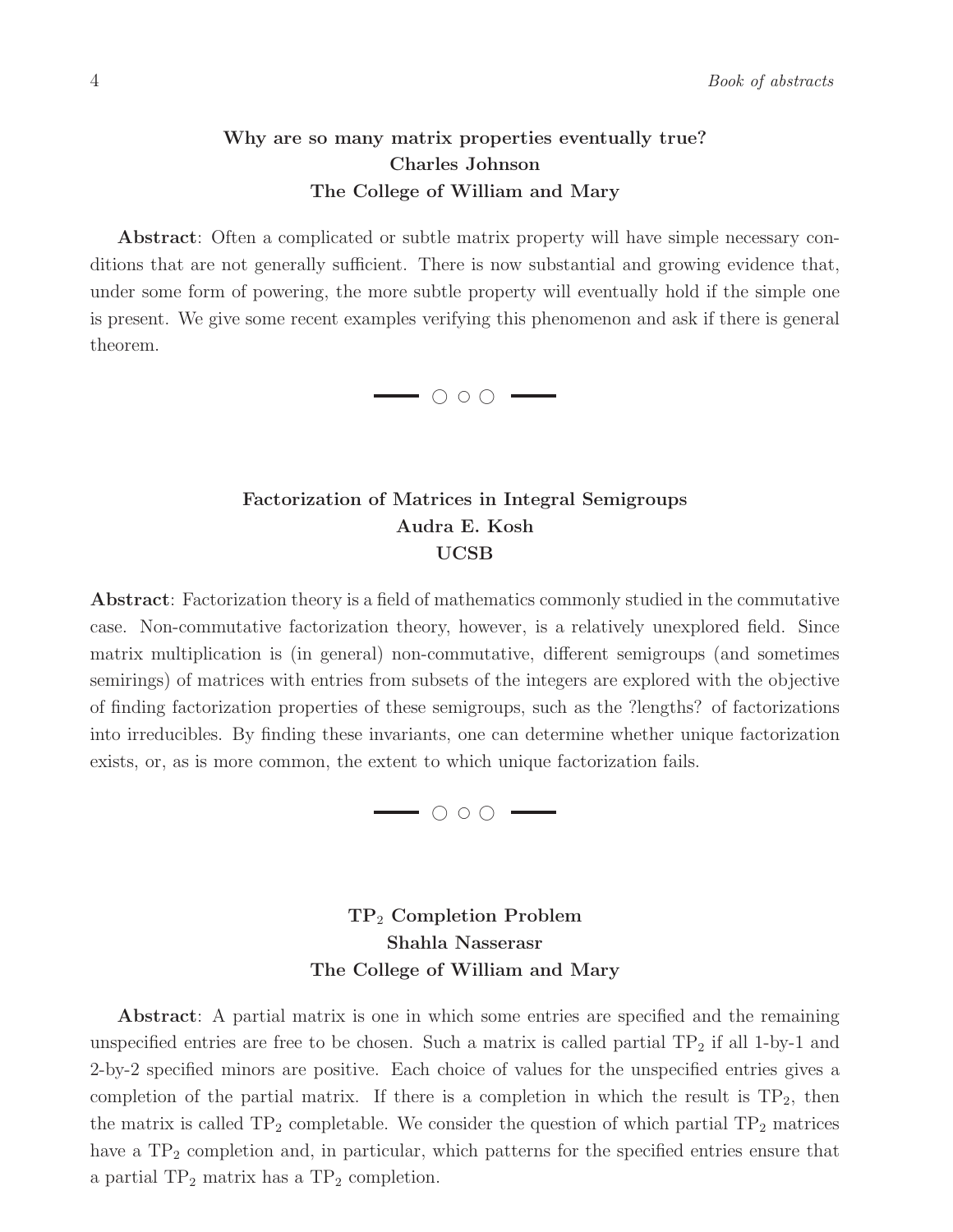$\longrightarrow$   $\circ$   $\circ$   $\longrightarrow$ 

#### Maps preserving norms of Lie products Edward Poon Embry-Riddle University

**Abstract:** Let  $\|\cdot\|$  be a unitary similarity invariant norm on the set  $M_n$  of  $n \times n$  complex matrices. A description is obtained for surjective maps  $\phi$  on  $M_n$  satisfying  $||AB - BA|| =$  $\|\phi(A)\phi(B) - \phi(B)\phi(A)\|$  for all  $A, B \in M_n$ . This work is joint with Chi-Kwong Li and Nung-Sing Sze.

 $\longrightarrow$   $\circ$   $\circ$   $\longrightarrow$ 

#### Extending Holder McCarty Inequality to Normal Matrices Morteza Seddighin Indiana University East

Abstract: In this paper we define the concept of a q-f anti-eigenvalue and use convex optimization techniques to generalize Hölder-McCarthy inequality. Let A be a positive operator on a Hilbert space H satisfying  $M \ge A \ge m > 0$ . Also let  $f(t)$  be a real valued convex function on  $[m, M]$  and q be a real number, then the inequality

$$
(f(A)x, x) \le \frac{(mf(M) - Mf(m))}{(q-1)(M-m)} \left(\frac{(q-1) (f(M) - f(m))}{q (mf(M) - Mf(m))}\right)^q (Ax, x)^q,
$$

which holds for every vector x, under certain restrictions on f and  $q$ , is called the Hölder-McCarthy inequality. We will generalize the Hölder-McCarthy inequality from positive operators to accretive normal operators.

 $\longrightarrow$   $\circ$   $\circ$   $\longrightarrow$ 

#### Singular values inequalities and graph energy bounds Wasin So San Jose State University

Abstract: The energy of a simple graph is defined as the sum of the singular values of its adjacency matrix. The following results of Robert C. Thompson: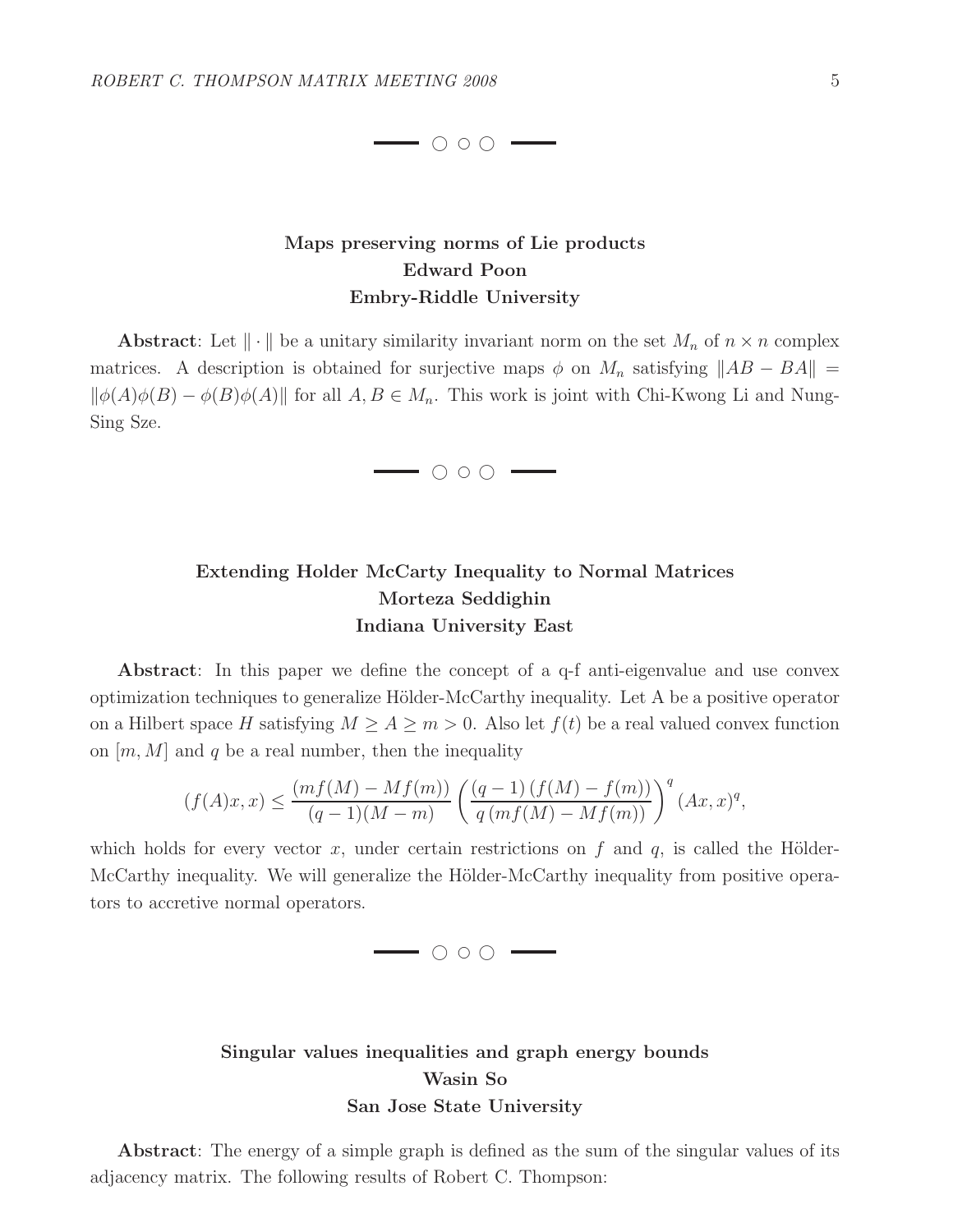- singular value inequalities for matrix sum,
- singular value inequalities for complementary submatrices

are applied to bound the energy of graphs constructed from two graphs in the following ways:

- by identifying a vertex from each graph,
- by connecting the two graphs with parallel edges (both graphs must be of same order),
- by connecting one vertex from a graph to several vertices of the other graph.

The sharpness of these bounds will also be discussed.



#### Trace Minimal Graphs William Watkins California State University, Northridge

Abstract: Weighing designs from statistical design theory are related to certain regular graphs called trace-minimal graphs. These graphs satisfy an extremal property involving the traces of powers of their adjacency matrices.

 $\overline{\phantom{a}}$ 

#### Generalized Newton-Like Inequalities on Positive Stable Matrices Jianhong Xu Southern Illinois University Carbondale

**Abstract:** Recently Holtz showed that the elementary symmetric functions  $E_k$  defined on the spectrum of an M-matrix satisfy the well-known Newton's inequalities, i.e.  $E_k^2 \ge E_{k-1}E_{k+1}$ for all k. Neumann and Xu extended this result by verifying that Newton-like inequalities in the form  $E_k^2 \geq \lambda E_{k-1} E_{k+1}$  for some  $\lambda > 0$  hold on the spectrum of the Drazin inverse of an M-matrix. Monov also studied Newton-like inequalities for the elementary symmetric functions on a set of self-conjugate variables in the right half-plane. This result applies to the case when those variables represent the spectrum of a real positive stable matrix.

In this talk, we generalize the notion of Newton-like inequalities to the form  $E_k E_l \geq$  $\lambda E_{k-1}E_{l+1}$  for the same  $\lambda > 0$  as in Monov's work and for all  $k \leq l$ . We show that such generalized Newton-like inequalities continue to hold for the elementary symmetric functions defined on the spectrum of a real positive stable matrix. Our result includes Monov's but turns out to be stronger.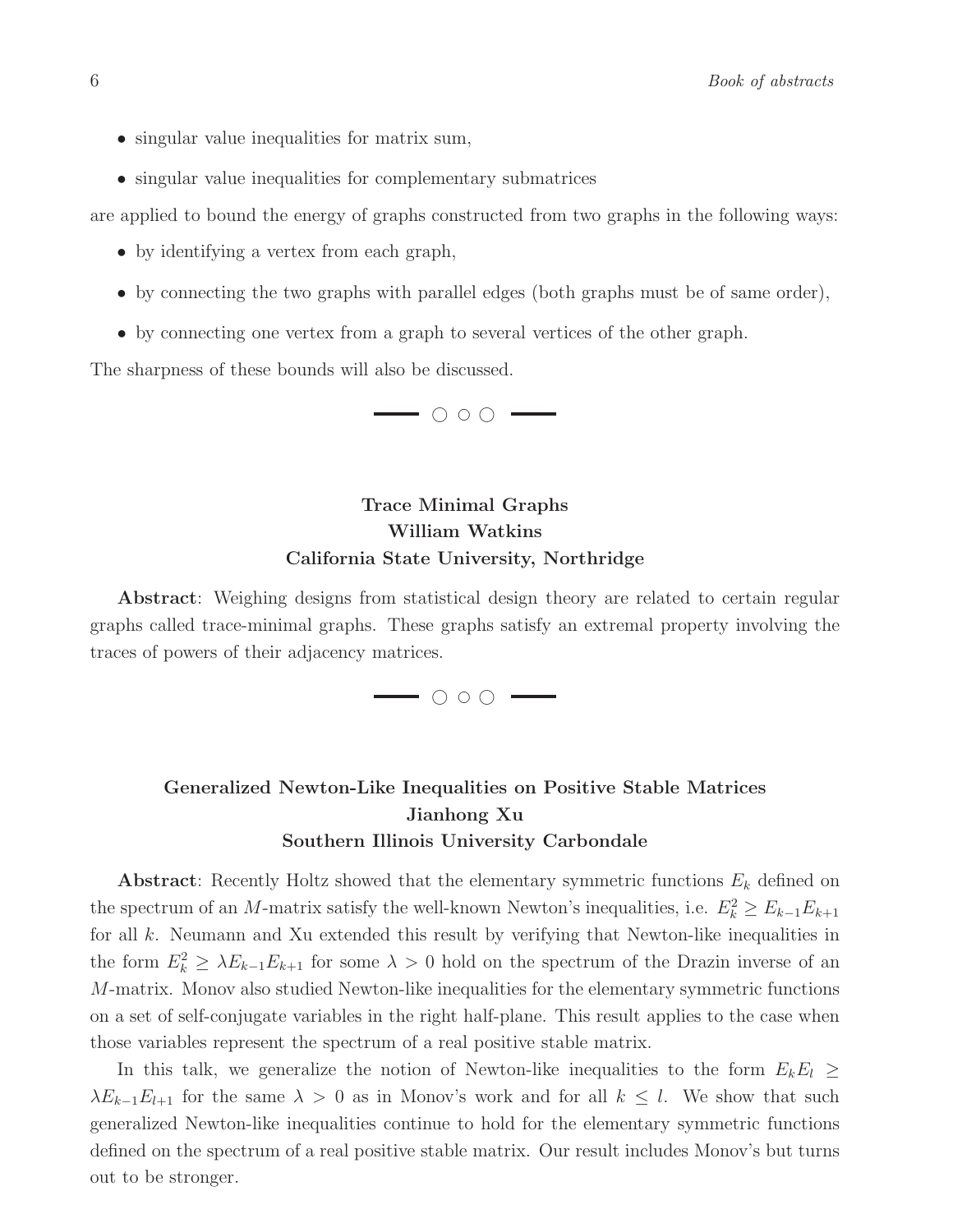

#### New Results on Hua Matrix Inequalities Fuzhen Zhang Nova Southeastern University

Abstract: Hua presented an elegant matrix identity in 1955. His research was followed by some famous mathematicians in late 50s through 80s. In recent years, T. Ando et al revisited the HuaOs matrix identity and obtained some interesting results. The purpose of this talk is to show some newest results on this topic.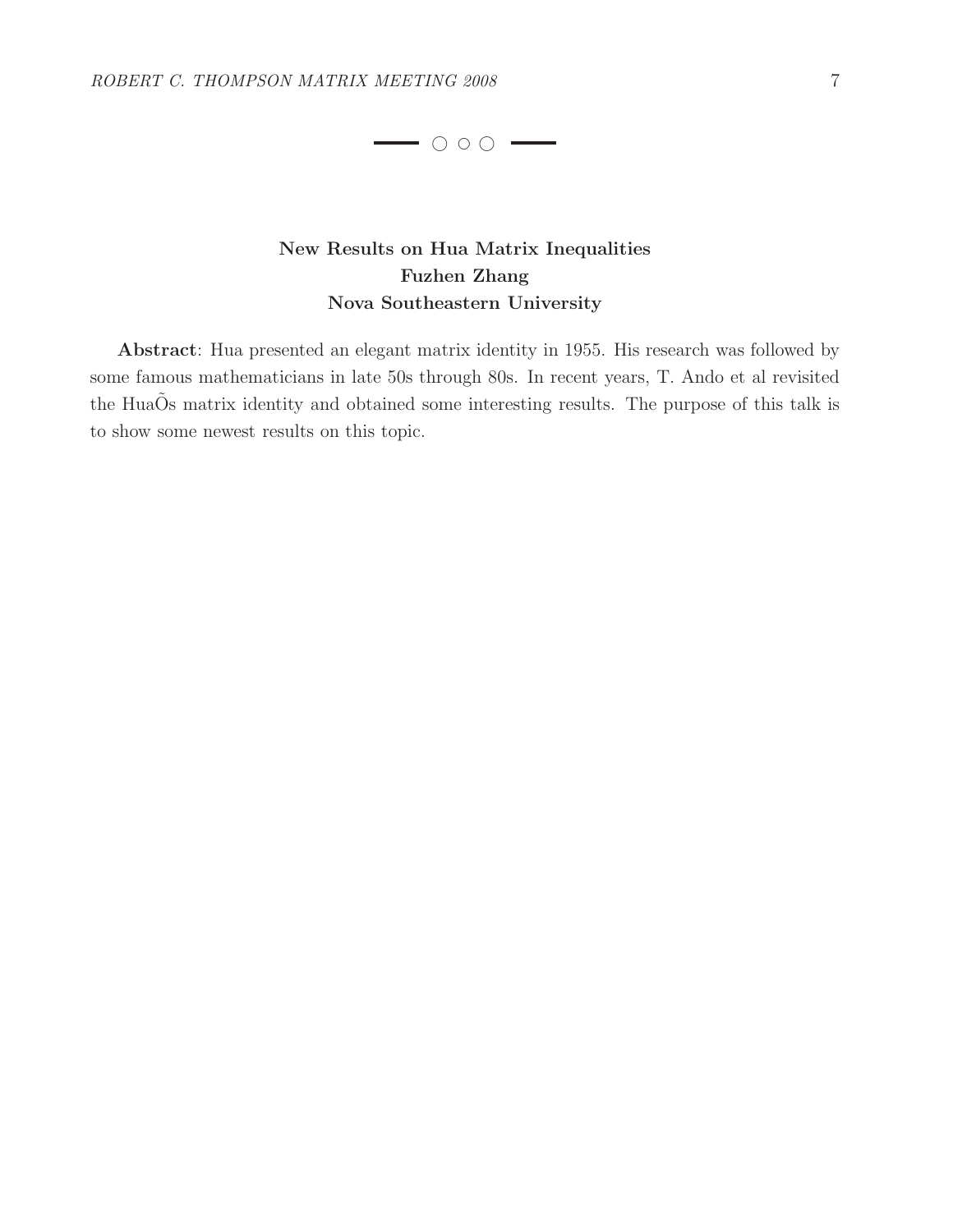# List of Participants

- 1. Maribel Bueno Cachadina, UCSB
- 2. Berkeley Churchill, UCSB
- 3. Roberto S. Costas-Santos, UCSB
- 4. Jane Day, San Jose State University
- 5. Wilson Florero, San Jose State University
- 6. Wen Gu, UCSB
- 7. Charles Johnson, The College of William and Mary
- 8. Audra E. Kosh, UCSB
- 9. Shahla Nasserasr, The College of William and Mary
- 10. Linda Patton, Cal Poly San Luis Obispo
- 11. Steve Pierce, San Diego State University
- 12. Edward Poon, Embry-Riddle University
- 13. Morteza Seddighin, Indiana University
- 14. Wasin So, San Jose State University
- 15. David Strong, Pepperdine University
- 16. Joseph Swearngin, UCSB
- 17. William Watkins, California State University, Northridge
- 18. Ann Watkins, California State University, Northridge
- 19. Jianhong Xu, Southern Illinois University Carbondale
- 20. Fuzhen Zhang, Nova Southeastern University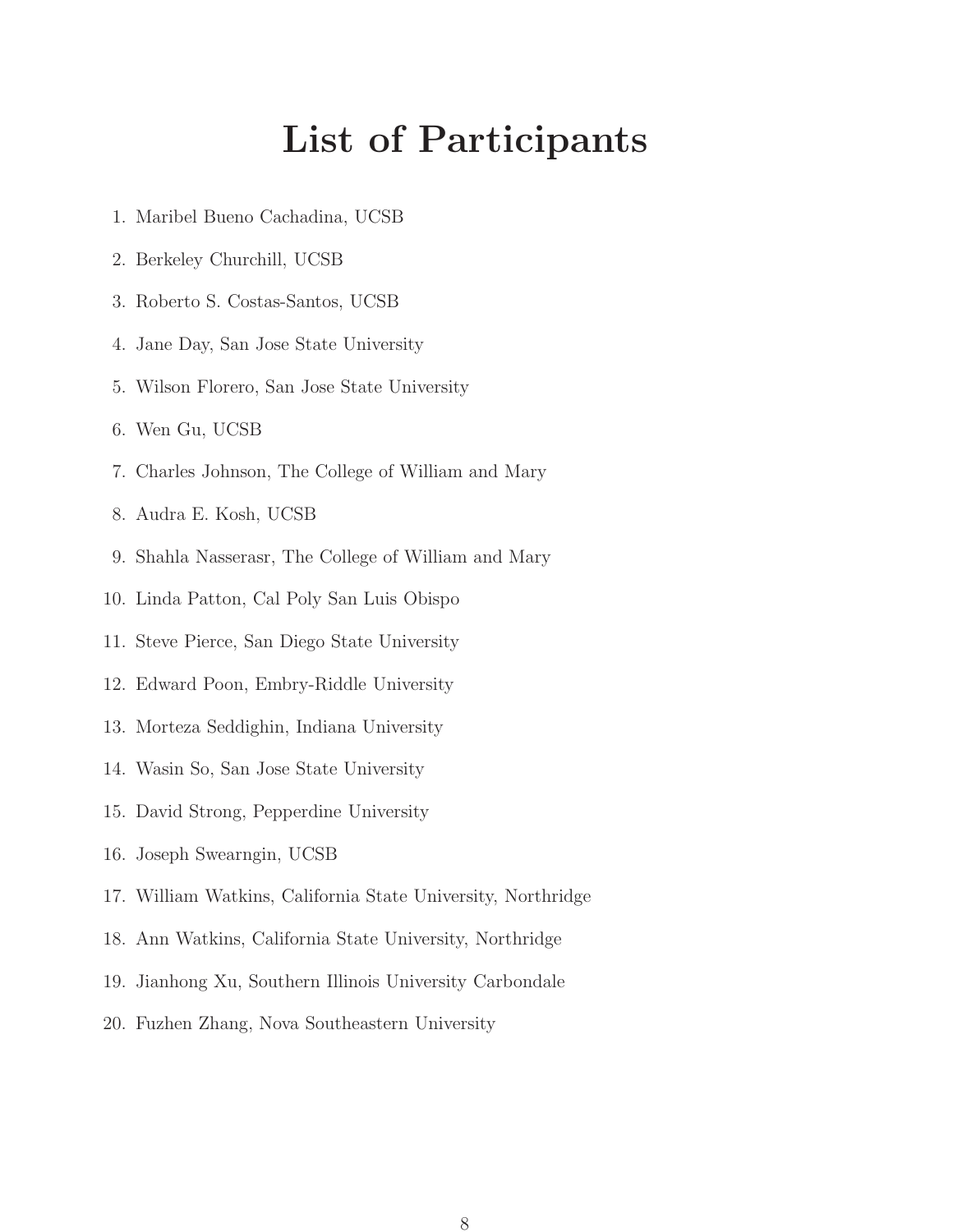### 4 Accommodation

Blocks of rooms at Best Western South Coast Inn have been reserved.

The price quoted, 140 USD, is a special group rate for the conference. There is only a limited number of rooms available at this price. Please mention that you are with the Mathematics conference at UCSB at the time of making the reservation.

Best Western South Coast Inn: about 5 minutes from UCSB. With complimentary internet, airport shuttle and a shuttle service to the campus (Breakfast buffet served daily from 6am-10pm. Specialty Coffees available in the lobby 24 hours. Free hardwired/Wi-Fi internet access, Hospitality hours Monday-Thursday 5pm-7pm) 5620 Calle Real, Goleta, CA 93117. (800) 350- 3614, 805-967-3200. Rate 140 USD  $+10\%$  tax (Weekends), 125 USD  $+10\%$  tax (weekdays) single or double. (continental breakfast included in the price).

The other hotel of interest (because of its downtown location) is El Prado Inn : about 10-15 minutes from UCSB. Upper State Street downtown location. Near bus stop for the express bus to UCSB. 1601 State Street, Santa Barbara, CA 93101 (800) 669-8979, (805) 966-0807. Ask for the UCSB rate. 85 USD  $(+ \text{ taxes})$  weekends and 75 USD $(+ \text{ taxes})$  weekdays.